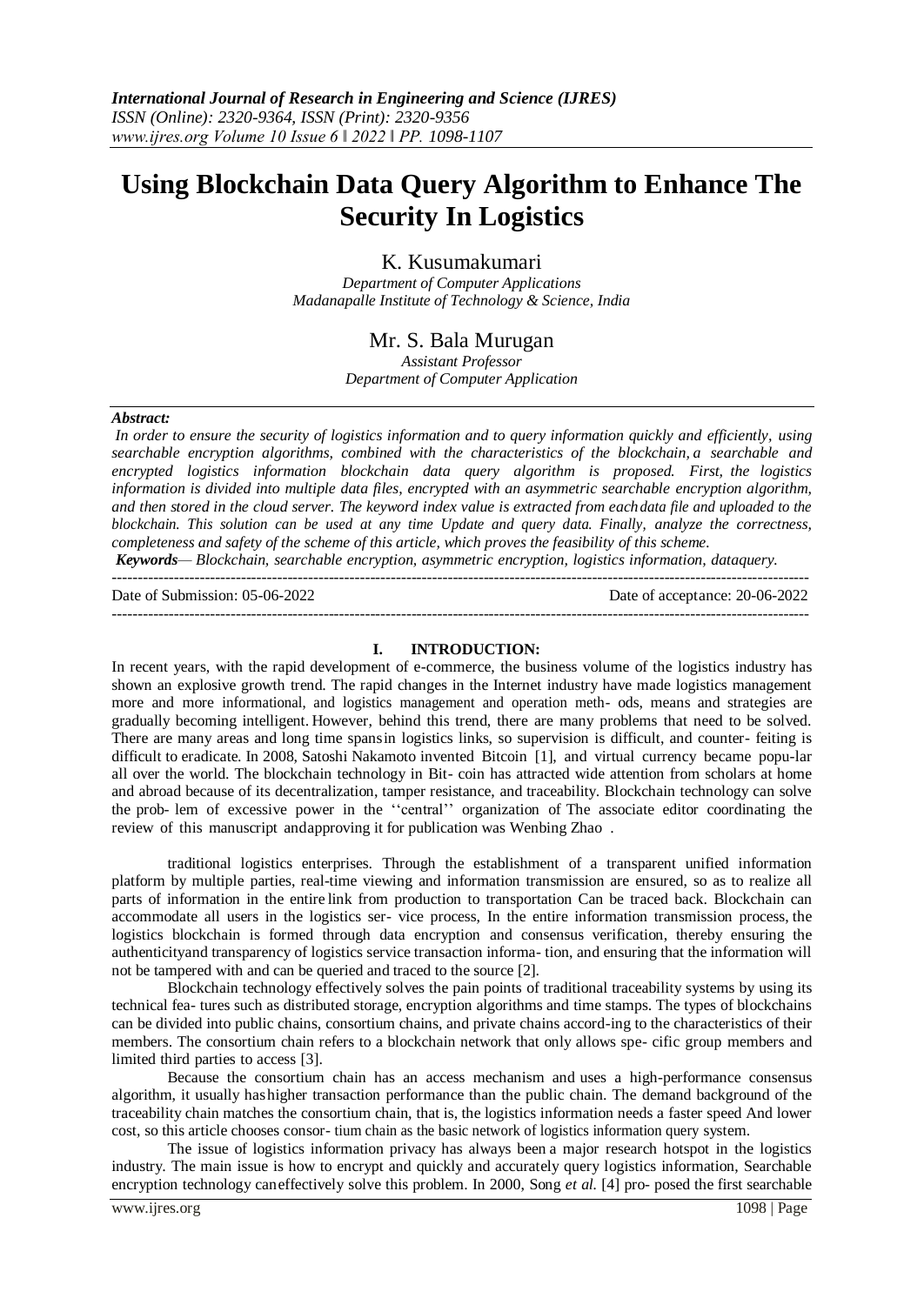encryption scheme that can realize keyword search on ciphertext. The basic application process of searchable encryption technology is: the user encrypts his own data and uploads it to the remote server, and submits its keyword trapdoor to the server when it needs to retrieve the file, and then the server uses the trapdoor to search for the ciphertext and return it to the user. During the whole process, the server will not obtain any information about the ciphertext and its keywords [5]. Searchable encryption is divided into symmetric searchable encryption and asymmetric search- able encryption according to the encryption type. The asym-metric searchable encryption scheme was first proposed by Boneh *et al.* [6], and the document [7] first proposed the concept of attributebased searchable encryption. The proxyre-encryption scheme proposed in [8] is the first scheme in which data users can authorize keyword search power to other users. These three searchable encryptions are all asymmetric searchable encryptions. Multi-user scenarios usually use an asymmetric searchable encryption mechanism, that is, use the user's public key to encrypt data, and only users with the corresponding private key can generate search credentials and decrypt the searched ciphertext, which is more secure than symmetric encryption, Is more suitable for logistics informa-tion, but its disadvantage is that the algorithm is complex andthe encryption and decryption speed is slow.

To sum up, this article combines the three major characteristics of blockchain technology: decentralization, non-tamperable data, and traceable data, and proposes a searchable and encrypted logistics information blockchain data query algorithm. In order to solve the problem of the slow encryption and decryption speed of the asymmetric searchable encryption method, the logistics information is first divided into multiple data files, encrypted by the asym-metric searchable encryption algorithm, and then stored in the cloud server. The keyword index value is extracted from eachdata file and uploaded to the blockchain, thereby reducing the burden of encryption and decryption caused by excessiveinformation. The algorithm can update and query data at anytime. In this paper, the encryption and decryption processis explained in detail and a series of subalgorithms are designed. Finally, the correctness, integrity and security of the algorithm are analyzed to prove the feasibility of the algorithm.

## **II. WORK RELATED**

In order to ensure that the source of the goods is regular,it can be verified by querying the logistics information. How-ever, the logistics information can easily be tampered with and forged. The traditional search method uses the search technology based on plain text, that is, whether the keywordssubmitted by the query user or the data information in the server database are given in plain text, this also causes serious information leakage. Because any malicious server can obtain information such as query keywords and query results ofthe query user, which seriously endangers personal security and privacy. In order to solve this problem, some scholars have proposed a scheme of searchable encryption and query based on ciphertext. In this mode, the basic technology of cryptography is used to ensure users' private information and personal safety [9]. The underlying data storage system of most blockchain systems uses LevelDB [10], which is a data storage system designed for write-intensive applications, at the expense of data read performance in exchange for improved write performance. However, in practical appli- cations, the amount of data written per unit time of the blockchain system is not large. For example, the transaction write volume of the Ethereum system is about 7-10 transactions per second, and the current transaction write volume of the Bitcoin system is about 1 transaction per second. The high-speed write advantage of LevelDB cannot be reflected. With the increase of data in the blockchain system and the expansion of applications, frequent queries often need to be processed. The write performance of the underlying stor- age system is excessive but the read performance is insuf- ficient, which has become the main bottleneck that limits query performance. Most of the data storage systems used by blockchain systems are unstructured data storage systemsbased on the Key-Value model, such as LevelDB. These systems only support insertion and query based on Key val-ues, and do not support relational operations for complex queries. The logistics industry, e-finance, e-commerce and other blockchain applications have an urgent need for rela- tional and analytical queries. Therefore, the query function of the existing blockchain system is extremely limited, and it isdifficult to meet the needs of practicalecond, and the currenttransa applications.

In [10], a method of adding additional indexes to levelDB is proposed to optimize query efficiency. However, this methodwill face write function degradation and query performance is limited by the bottleneck of the blockchain system. In [11],also based levelDB proposed a method for adding an inter- nal index to establish secondary indexes, a query with the key value to improve the efficiency of tracking and tracing block chain. In [12], a practical searchable encryption scheme based on connected keywords is proposed, which avoids memorizing the location of keywords by making an indexof keywords. Share files safely and confidentially without introducing a trusted third party. However, in this scheme, multiple keywords use a single trapdoor, which may cause hash collision problems. In [13], the blockchain database is used to store the encrypted form of personal privacy data, but when the blockchain database is constructed, some plain text is still retained to achieve the identification of the data, and it is impossible to completely realize the confidentialityof the data. In [14], a blockchain data privacy protection method based on searchable encryption is proposed. This method uses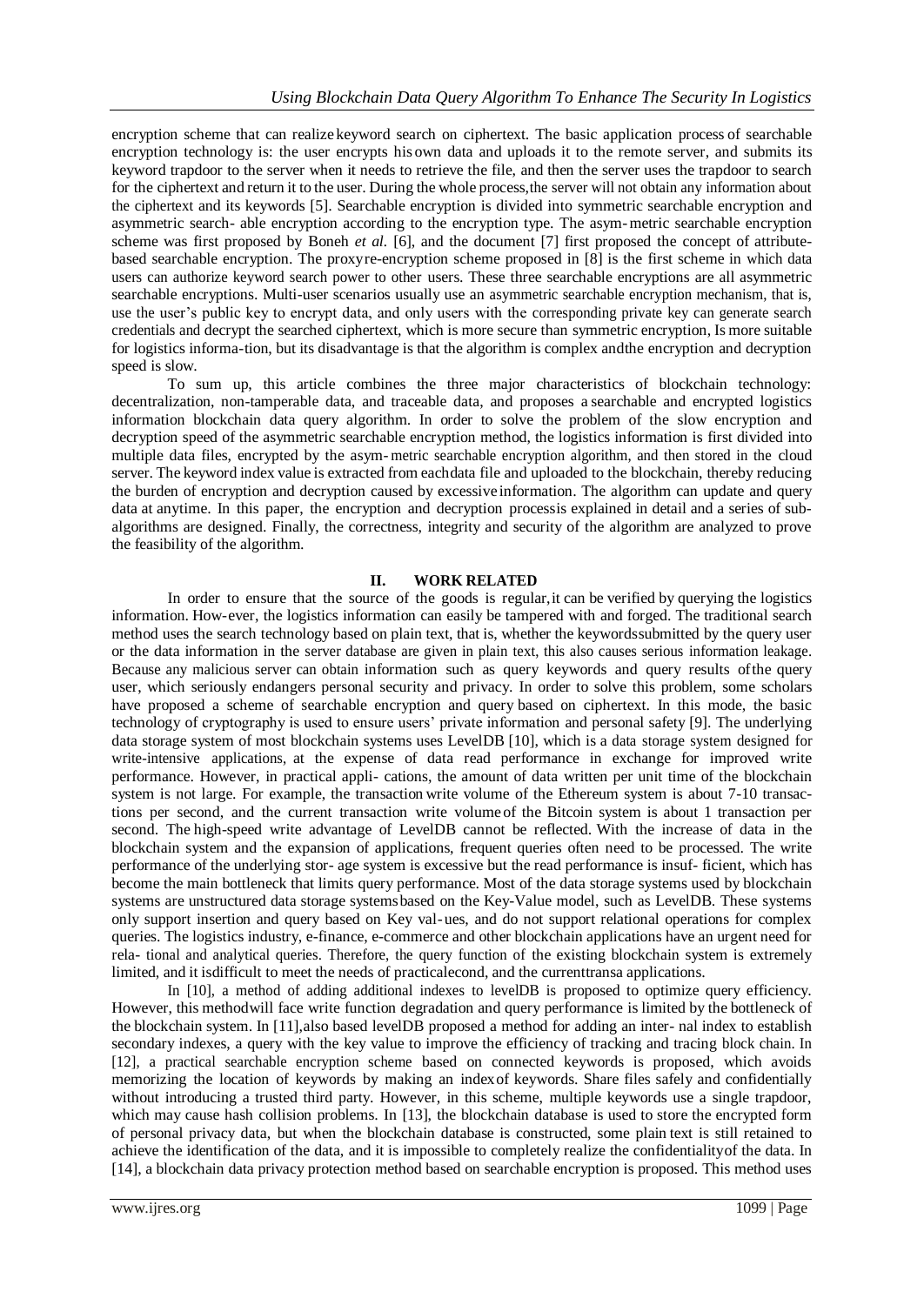the blockchain to store encrypted data and uses the mathematical characteristics of bilinear mapping to construct a blockchain transaction sheet. The encrypted information of keywords is added to the transaction order for keyword search; finally, the user uses the searchable encrypted private key to construct a trapdoor to search for thespecified keyword. In [15], a model suitable for encrypted storage and efficient and secure retrieval of massive data is proposed. There is no data decryption operation in the entire retrieval process, which effectively guarantees the security of data retrieval. However, this scheme directly encrypts a large amount of data, which is too burdensome. In [16],a point-to-point encryption method for power system com- munication data based on blockchain technology is proposed. This method improves the stability of traditional communication data encryption methods, but this method is not suit- able for scenarios with large amounts of data. In [17], [18], in the context of medical treatment, combining blockchain and searchable encryption technology, two schemes that canshare medical records between different hospitals are pro- posed. But the disadvantage is that the two schemes storeall the encrypted data in the blockchain, which imposes a certain storage burden on the blockchain. In [19], in view of the problem that most searchable encryption only supports single-keyword search, a multi-keyword search scheme is proposed, and the scope can be reduced to avoid irrelevant documents, thereby reducing the amount of search calcu- lations. However, this solution does not take into account the problem of data update, and is not suitable for sce- narios where data changes in real time, such as logistics information.

The scale of coverage of the logistics industry is getting larger and larger. This paper analyzes the shortcomings of the current logistics information query algorithm and pro- poses a more secure and more suitable logistics information query algorithm for huge data volumes. The algorithm divides the logistics information into multiple data files, which are encrypted and stored on the cloud server, and the keyword index is stored on the blockchain, which can prevent the cloud server from tampering with the data and reduce the storage pressure of the blockchain, Making the program more scal- able. This paper uses an asymmetric searchable encryption algorithm to encrypt logistics information, and designs the corresponding encryption process. For encrypted informa- tion, keyword query is supported to improve query efficiencyand accuracy. In actual application scenarios, the amount oflogistics information data is huge and updated in real time. Therefore, this paper proposes a scalable query algorithm combined with blockchain technology to ensure the authen-ticity of logistics information.

# **III. DATA QUERY ALGORITHM**

## *A. SOLUTION DESCRIPTION*

Due to the large amount of logistics information data, in order to improve query efficiency, all data *D* is divided into multiple data files  $D_1, D_2, D_n$ . The data file  $D$ 

 $D_1, D_2, \ldots, D_n$  is stored on the cloud server. In orderto protect the privacy of the data, the data is  $=$ encryptedbefore uploading to the cloud server. Since cloud serversare not completely credible, it is hoped that there will be amechanism that can remove the trust reliance on the serverand ensure that encrypted data is not tampered with. The emergence of blockchain technology can effectively solve this problem. Blockchain is a distributed ledger that canrestrict unauthorized access while providing data integrityand transparency. Each encrypted document is recorded onthe blockchain after being recognized and certified by theconsensus mechanism. Since it is difficult to search forkeywords on the encrypted data of the blockchain network, before the document is encrypted, a set of keywords  $W W_1, W_2, \dots, W_m$  is identified in *D*, and a secure index table *I* is generated. Send the inverted index table *I* to the cloudserver and embed it in the smart contract. Whenever you wantto search for keywords, a trapdoor will be generated, sent tothe cloud server, and further sent to the smart contract. Thesmart contract is automatically executed, searches for the rel-evant content of the keyword, uses the consensus mechanismto verify the incoming search requests and sort the requests.After the search is completed, the results are returned to theclient, the client can download the required data, and thetrapdoor related information is also stored on the blockchainledger.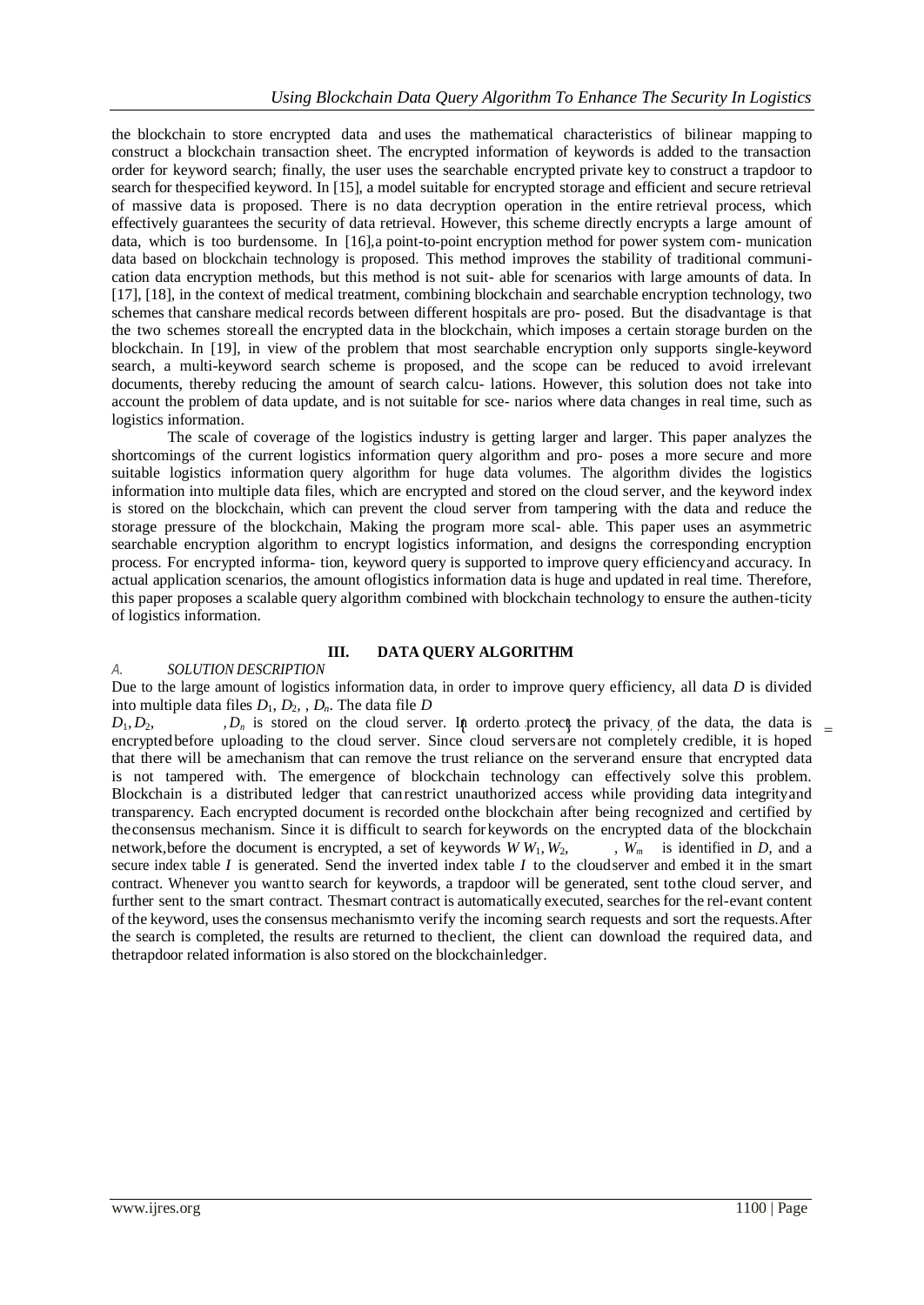**B. BASIC DEFINITION** 

The searchable encryption algorithm based on logistics blockchain designed in this paper includes 8 polynomial time algorithms:

 $=$  (KevGen, SigGen, Build Index, Adopt, Generate Trap, Record, Search Outcome, Dec)

(1) K,  $k_z$ ,  $k_{Bk}$ ,  $k_{p}$  KeyGen  $1^{\lambda}$ : Represents a probabilistic key generation algorithm,  $\lambda$  is the security parameter as input, which returns the master key  $K$ . The asymmetric  $k$  by pair  $k_{px}$ ,  $k_{px}$  and the session key  $k_k$  are derived from the master key  $K$ . The algorithm is executed by the client.

(2) Sig SigGen  $k_{\text{g}}$  Represents the deterministic signature generation algorithm, which requires the client's public key  $k_{pu}$  as input, and the MSP module generates the signature *Sig*, which can be verified by the CA. The algorithm is run by clients and peer nodes that participate in the work of the system.

(3)  $(I, Enc_K (D))$   $\leftarrow$  *Build* \_*index* (*K*, *D*): The algorithm is a deterministic algorithm run by the client. It takes a collection of master key  $K$  and documents  $D$  as input and returns a secure index  $I$  and encrypted documents  $Enc_K(D)$ . The index

 $table K$  is a mapping that can show whether keywords in the document exist.

(4) Embed Adopt (Sig,  $I$ ): This algorithm is a deterministic algorithm triggered by the client. The algorithm takes the signature  $Sig$  and index table  $I$  as input and embeds it into the smart contract.

(5)  $T_w$  Generate Trap (K,  $k_s$ , w): The probability algorithm run by the client takes the master key  $K$ , session key  $k_s$ , and keyword  $w$  as input and outputs trapdoors  $T_w$ .

 $(6)$ Append – Record : Represents istaccelgonithm that stores and records transactions on the blockchain, and encrypted documents  $Enc_K(D)$  or trapdoors  $T_w$  are attached to the blockchain through a consensus mechanism.

(7) X Search\_Outcome ( $k_s$ , SC,  $I_{\mu}$ ,  $T_w$ ): A deterministic algorithm run by the cloud server with the help of a smart contract. The algorithm takes an index table I and trapdoor  $T_w$ as input and returns  $I_{\alpha}$  where I is a set of encrypted document identifiers, denoted as  $Enc_K (id (D))$ .

(8)  $D_i$   $\leftarrow$  Dec (K, X): A deterministic algorithm executed by the client that requires the client master key  $K$ and encrypted document identifier  $Enc_K(id(D))$  to decrypt and restore the document id to query the corresponding blockchain data segment.

blockchain database, file user (user who queries information). The application process of searchable encryption is shown in Figure 1.

The searchable encryption steps are as follows:

(1) The logistics company uses the key to encrypt the plaintext file and uploads it to the cloud server. At the same time, it uses the searchable encryption key to encrypt the keyword and uploads it to the blockchain database.

(2) During the query process, the user uses the searchable encryption key to encrypt the keywords waiting to be queried to generate a trapdoor. At the same time, the trapdoor does not reveal any information about the keywords, and then sends the encrypted keywords to the blockchain database.

(3) The blockchain database takes the trapdoor as input and executes the matching algorithm to find the index value corresponding to the trapdoor, query the corresponding file in the cloud server according to the index value, and return all ciphertext files that successfully match the index value.

(4) The user receives the ciphertext file and decrypts it with the kev.

When encrypting data on the chain, a block chain transaction sheet needs to be constructed. Without changing the original system of the block chain database, a keyword for ciphertext query is added to the blockchain transaction sheet.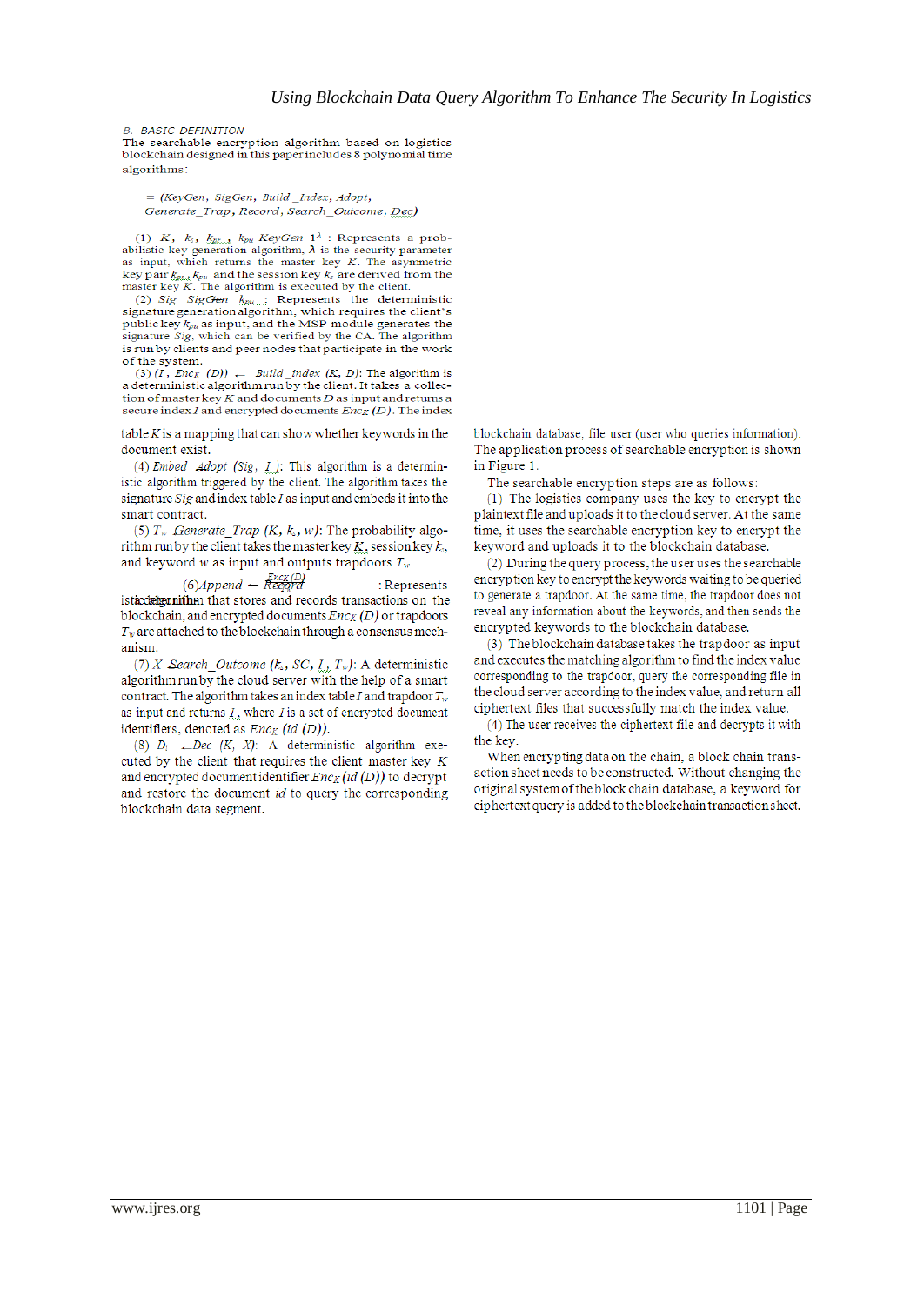The meaning of individual parameters is shown in Table 1.

| Parameter          | meaning                                             |
|--------------------|-----------------------------------------------------|
| SC                 | Smart Contract                                      |
| MSP                | Membership Service                                  |
| Siq                | Client signature                                    |
| CА                 | <b>Certification Center</b>                         |
| ΙĐ                 | Identity identifier                                 |
| K                  | Master key                                          |
| k.                 | Session key                                         |
| $(k_{pr}, k_{pu})$ | Public key and private key pair                     |
| Enc <sub>K</sub>   | Probabilistic encryption algorithm using master key |
| Dec <sub>K</sub>   | $Enc_K$ corresponding decryption algorithm          |
| $H(\cdot)$         | Keyed one-way hash function                         |
| W                  | Total number of different keywords identified       |

TABLE 1. Symbols and description.

#### C. ALGORITHM DESIGN

Searchable encryption technology is different from query based on plaintext. It is based on encrypted files for query, so it is necessary to provide a "tag" similar to plaintext query. The "tag" is made by encrypting keywords with searchable encryption public keys. Encrypting keywords makes it impossible to obtain any information about plaintext through encrypted keywords. Therefore, compared to plaintext tags, tags made with searchable encryption technology are safe.

The algorithm flow designed in this paper includes 4 entities: file uploader (logistics company), cloud server,

This keyword is formed by the user encrypting the keyword with a searchable encryption public key, and the function is to query encrypted files in the blockchain database. The detailed steps of the data query algorithm are as follows:

(1) When the user wants to find the encrypted data  $C_w$  with the keyword  $w$ , he uses a searchable encryption algorithm to generate a trapdoor  $T_w$  Trapdoor  $k_{pr}$ , w, and sends a search request to the consensus node on the blockchain database.

(2) After receiving the search request, the consensus nodeon the blockchain database extracts the trapdoor from the search request, and then executes the searchable encryption formula b Test  $k_{vu}$ ,  $C_w$ ,  $T_w$  to match the result. If  $b$  1, the query is successful, and  $b$  0 indicates the query failed.

(3) The user receives the transaction sheet returned from the blockchain database, obtains the encrypted file containing the keyword  $w$  from the returned transaction sheet, and then decrypts it with the key to obtain the plaintext data file. If the user wants to verify whether the stored medical data file has been tampered with, he can calculate the hash value of the encrypted file. If the hash value obtained is the same as the hash value recorded in the transaction sheet, the file is correct. The pseudo code of encryption and data query algorithm is as Algorithm 1.

#### D. SUB-ALGORITHM DESIGN

This paper is based on the hyperledger-fabric framework as an application. Use MSP to effectively manage user IDs and authenticate peers who want to join the network. Hyperledger-fabric relies on MSP components. MSP is based on the Certificate Authority (CA), which generates, verifies and revokes identity-related certificates. Fabric allows the use



FIGURE 1. Searchable encryption application process.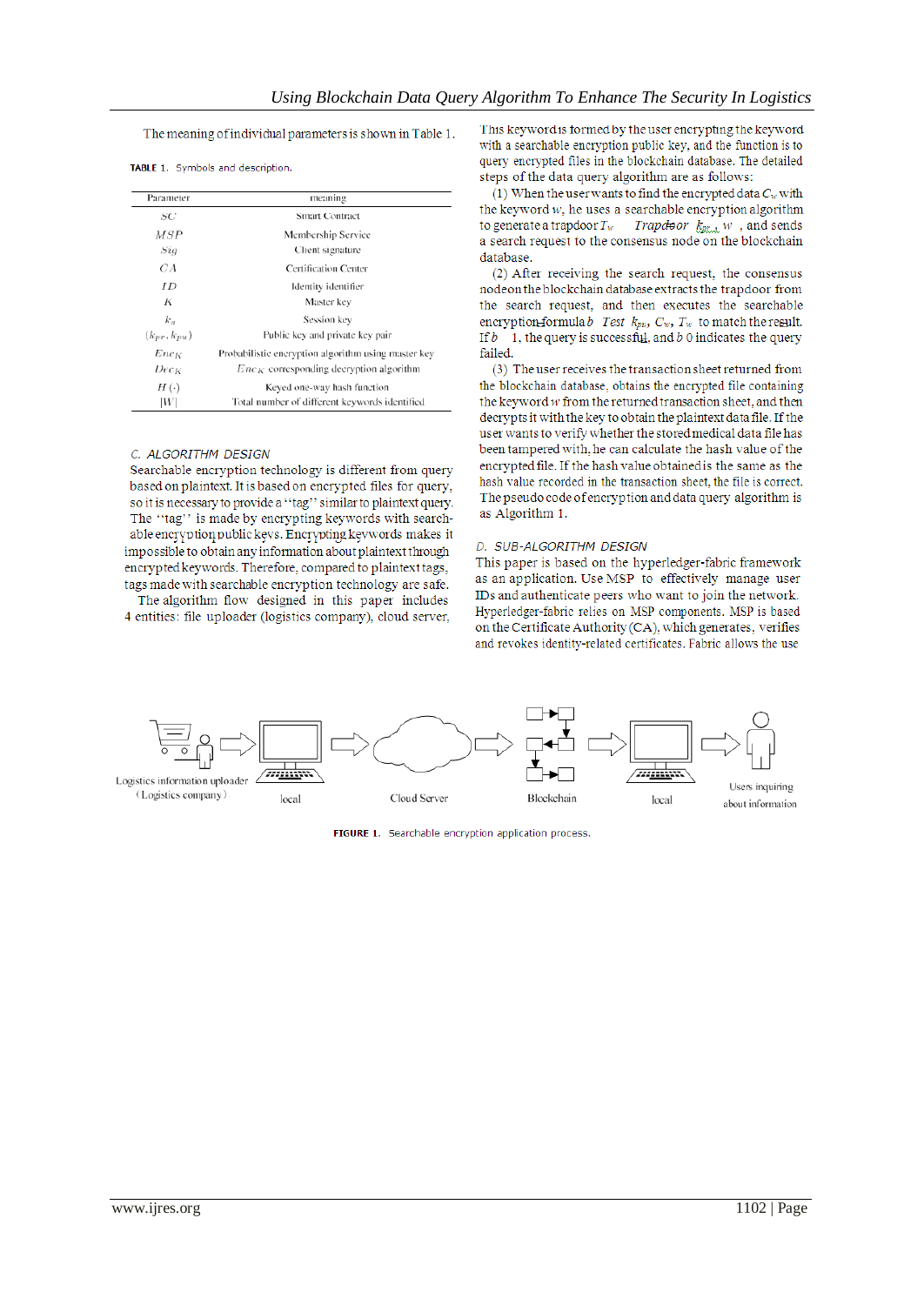Algorithm 1 Asymmetric Searchable Encrypted Data Query Algorithm **Input:** a security parameter  $\lambda$ . **Output:** Document identifiers id  $(D_i)$ .  $\{0, 1^{\lambda},$ 1: while Generate random keys  $K_3, k_5, k_{pr}, k_{pu}$ , send the public key  $k_{pu}$  to the  $\widetilde{MSP}$  do F if passed the CA verification then  $\overline{2}$ get Signature (Sig)  $3<sup>1</sup>$  $4<sup>1</sup>$ else  $5<sup>1</sup>$ Exit  $6<sup>1</sup>$ end if for  $1 \le t \le |w|, 1 \le u \le |D|, a \leftarrow H_K(W_t) \mod$  $7 -$ P, Compute  $Enc_K(id(D_n))$ , store it in A [1] [t], get Index table  $I$  and encrypted set of documents  $do$ if the client is authenticated using Sig then  $8:$ The Query function of the SC is updated with  $9:$ the  $I$ .  $10<sub>2</sub>$ else if the client proposes a transaction  $(E_K(D))$ or  $T_w$ ) then start PBFT, The latest transaction is validated  $11<sub>2</sub>$ and append to the blockchain network.  $12<sup>1</sup>$ else if a trapdoor  $(T_w)$  transmitted by the client,  $d = H_{k_2} c \cdot a^{-1} mod P$  then  $X[] \leftarrow Enc_K(id(D_i))$ , Encrypted document  $13$ identifiers  $\bar{E}nc_K$  (id  $(\bar{D}_i)$ ).  $14$ else get  $Dec_{K}(X[\sigma])$ , Document identifiers  $15<sub>2</sub>$  $id(D_i)$ 

end if  $16:$  $17:$ end for

18: end while

of default interfaces, namely Fabric CA API or external CA. The design process of the two encryption sub-algorithms is as Algorithm 2.

(1) KeyGen: Given the security parameter  $\lambda$ , the key root algorithm generates the master key  $K$ , asymmetric key pair  $k_{pr}$ ,  $k_{pu}$ , and session key  $k_s$ , where  $K$ ,  $k_{pr}$ ,  $k_{pu} \in (0, 1)^{\lambda}$ and  $k_s$  are shared with the cloud server. The pseudo code of this process is as Algorithm 2.

(2) SigGen: Given the public key  $k_{pu}$ , the algorithm generates a unique signature corresponding to the client with the help of MSP and CA. The pseudo code of this process is as Algorithm 3.

| <b>Algorithm 2 KeyGen</b>                                         |
|-------------------------------------------------------------------|
| <b>Input:</b> a security parameter $\lambda$ .                    |
| <b>Output:</b> Document identifiers <i>id</i> $(D_i)$ .           |
| 1: if start $KeyGen$ then                                         |
| $\{0, 1\}$<br>Generate random keys $K, k_s, k_{pr}, k_{pu}$<br>2: |
| $3:$ end if                                                       |
|                                                                   |
|                                                                   |
| <b>Algorithm 3 SigGen</b>                                         |
| <b>Input:</b> a public key $k_{pu}$ .                             |
| <b>Output:</b> Signature (Sig).                                   |
| 1: if start SigGen then                                           |

Send the public key  $k_{pu}$  to the MSP, the CA computes the signature corresponding to the client.



#### E. DATA INSERTION ALGORITHM DESIGN

After completing the initial setup of the client application and related blockchain network, encrypted documents can be added to the ledger. The client must generate a secure index table I before encrypting documents and storing them on the cloud server. The index Boolean  $I$  is a mapping that shows the presence or absence of keywords in the document. This is the only information that can be inferred from  $I$ , and the keyword cannot be identified. Once the index table I is successfully generated, the client uses the master key  $K$  and the encrypted document  $D$ , and then sends the index table  $I$ and the encrypted document  $D$  to the cloud server to record the encryption process to the ledger. The customer must be verified by MSP. The client sends its signature to the MSP to verify and grant access. The data insertion algorithm is as follows:

 $(1)$  Build \_Index: The index table I is generated by the client according to the algorithm proposed in [20]. The algorithm uses a cryptographic hash function  $H$  0,  $1 \rightarrow$  { }  $\times$  $W \rightarrow \{0, \, \pi^L, \, \text{where } L \text{ is the length of the output. The }$ keyed hash function  $H$  uses the client's master key  $K$  to generate a hash of the key. The algorithm is also based on the modular inverse feature, which helps to map probability trap gates. By default, the index table shows the frequency of occurrences of encrypted keywords in documents that caused statistical analysis attacks. In order to avoid this situation, the proposed algorithm hides these values to reduce the risk of attack, and only shows whether there are encrypted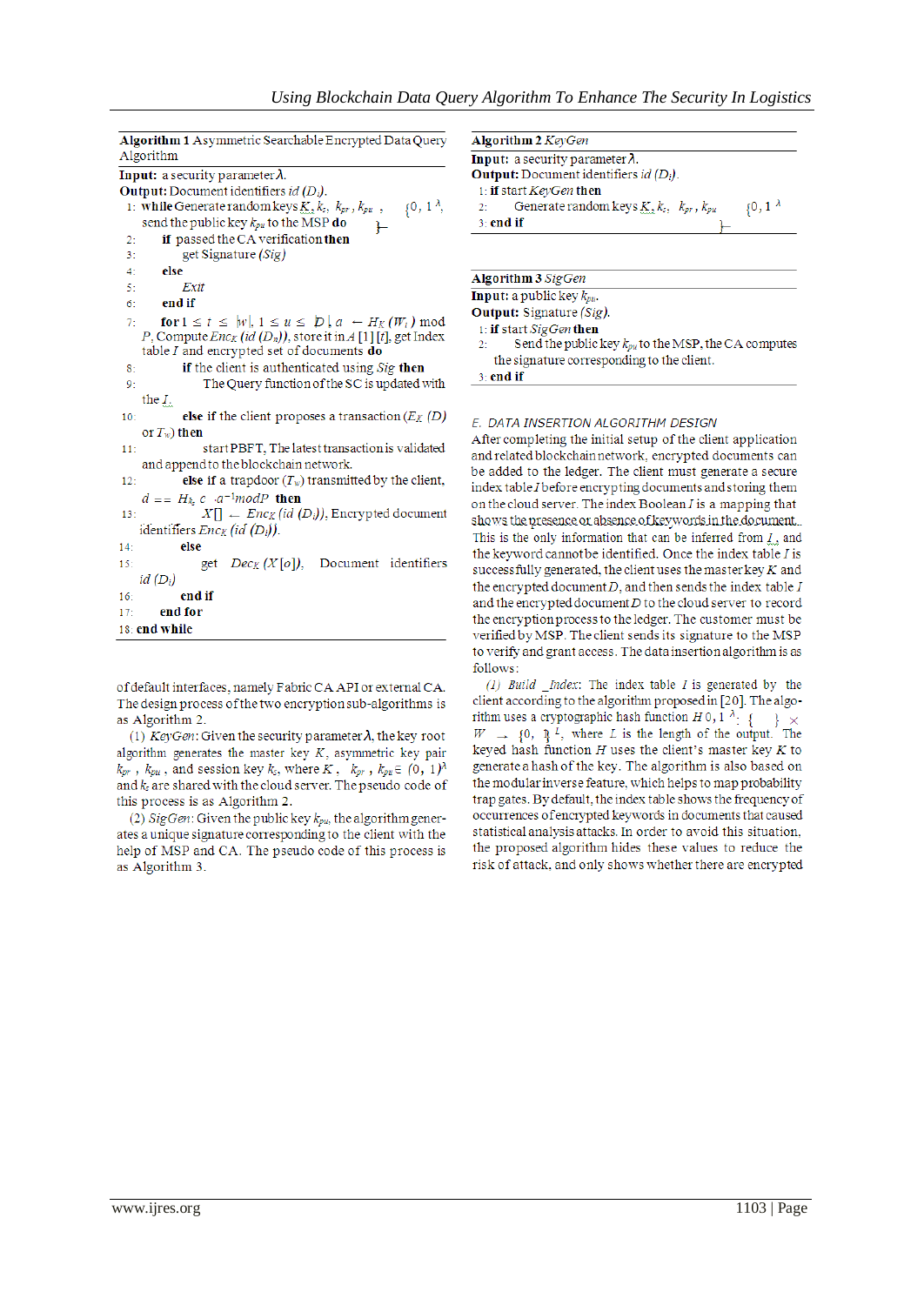keywords in the document. The pseudo code of this process is as Algorithm 4.

| <b>Algorithm 4 Build Index</b>                                      |
|---------------------------------------------------------------------|
|                                                                     |
| <b>Input:</b> A set of documents D, dictionary of keywords $W$ and  |
| the master key $K_{\alpha}$                                         |
| <b>Output:</b> Index table <i>I</i> and encrypted set of documents. |
| 1: while Initialize dynamic 2D Array $A$ , prime number $P$ of      |
| size $\lambda$ + 1 bits, Build Index I do                           |
|                                                                     |
| for $1 \le t \le  W $ do<br>2:                                      |
| $\det a = H_K(W_t) \bmod P$ .                                       |
|                                                                     |
| Compute $a^{-1}$ and store it in A [1] [t],                         |
| Compute $Enc_K$ (id $(D_n)$ ), store it in A [t][1].                |
| if $1 \leq u \leq  \mathcal{D} $ , $W_t \in D_u$ then<br>3:         |
| set $A[u][t] = A[u][t] + 1$ , $Enc_K(D_u)$ .<br>4:                  |
| 5:<br>else if $1 \leq m \leq  W $ , $1 \leq n \leq D$ then          |
| Choose $R$ in $Z_p$<br>6:                                           |
| 7:<br>else                                                          |
| $A[n+1][m+1] = A[n+1][m+1] \times R$<br>8:                          |
| 9:<br>end if                                                        |
| end for<br>10 <sup>°</sup>                                          |
| $11:$ end while                                                     |

(2) Adopt: Given the index table I and signature, the algorithm embeds the updated index table obtained from the Build Index algorithm into the query function of the smart contract. The pseudo code of this process is as Algorithm 5.

| <b>Algorithm 5</b> Adopt                                             |
|----------------------------------------------------------------------|
| <b>Input:</b> The signature (Sig), inverted index table $I_{xx}$     |
| <b>Output:</b> The latest inverted index table I is embed within the |
| SC.                                                                  |
| 1: if start <i>Adopt</i> then                                        |
| 2: The client is authenticated using Sig.                            |
| The Query function of the SC is updated with the I.                  |
| $3:$ end if                                                          |
|                                                                      |

(3)  $Record$  : Given the encrypted document set  $D$ , the algorithm appends the documents to the ledger. This requires the client to first use MSP for authentication, which triggers the consensus mechanism. After verifying the transaction node, add it to the ledger. This is necessary for storing encrypted documents, maintaining trap doors, and historical search results. The pseudo code of this process is as Algorithm 6.

#### F. KEYWORD SEARCH ALGORITHM DESIGN

Keyword search requires the client to generate a probability trapdoor. Since only authorized personnel can generate a meaningful trapdoor, the generation of the trap door requires the client's master key, and the client can also provide keywords for reference search. Probabilistic trapdoors can resist attacks in a differentiated manner, because a new trapdoor can be generated again by the same keyword search, and the generated trapdoor is sent to the cloud server to search on behalf of the client.

| Algorithm 6 <i>Record</i> |  |
|---------------------------|--|
|                           |  |

**Input:** The signature (Sig), encrypted documents  $Enc<sub>K</sub>(D)$ . Output: The latest transaction is validated and append to the blockchain network. 1: if start Record then 2: The client is authenticated by the MSP through CA using Sig. The client proposes a transaction  $E_K(D)$  or  $T_{\text{ML}}$ The endorsing peers validate and endorse the transaction The ordering service orders the transaction into

blocks. The transaction specific information is broadcast to the peers.

| ena |  |  |
|-----|--|--|

The client application uses the query command to call the cloud server, uses the smart contract of the trapdoor to identify the encrypted document identifier  $Enc_K(id(D_i))$ containing the keyword, informs the client of the search result and triggers the Get operation. The trapdoor is attached to the ledger through a consensus mechanism, the required encrypted document is directly retrieved from the blockchain network, and the client using the master key can decrypt the document.

(1) Generate\_Irap: In order to search for Keywords on encrypted documents stored on the blockchain, the client generates a probability trapdoor. Use probabilistic asymmetric encryption algorithm to make the trapdoor probabilistic. The algorithm also uses a keyed hash function similar to the Build\_Index algorithm. The trapdoor  $T_w$  is transmitted to the smart contract to search on behalf of the client. The pseudo code of this process is as Algorithm 7.

| <b>Algorithm</b> 7 Generate Trap                                                   |  |  |  |
|------------------------------------------------------------------------------------|--|--|--|
| <b>Input:</b> The master key $K_{\lambda}$ the session key $k_i$ , keyword $w_i$ , |  |  |  |
| Hash function $H(.)$ .                                                             |  |  |  |
| <b>Output:</b> Transmit $T_w$ to SC.                                               |  |  |  |
| 1: if start Generate Trap then                                                     |  |  |  |
| let $b \leftarrow Enc_K(w) \mod P$ .<br>2:                                         |  |  |  |
| let $a \perp H_K(w)$ mod P.                                                        |  |  |  |
| let $c \leftarrow a_{\theta}b \mod P$ .                                            |  |  |  |
| let $d \leftarrow H_{k_2}(b)$ ,                                                    |  |  |  |
| $T_w \leftarrow (d, c)$ .                                                          |  |  |  |
| $3:$ end if                                                                        |  |  |  |
|                                                                                    |  |  |  |

(2) Search\_Outcome: The algorithm is embedded in the smart contract and is used to send probabilistic trapdoors and search on behalf of the client. The cloud server calculates  $H_k$  c  $a^{-1}$ <u>mo</u>d  $P_{\text{max}}$  Upon and identifies the item d successful identification of the column, the smart contract returns the document identifier to the client of the required block on the network. Since the search is also recorded as a transaction, the Record algorithm is triggered again. The pseudo code of this process is as Algorithm 8.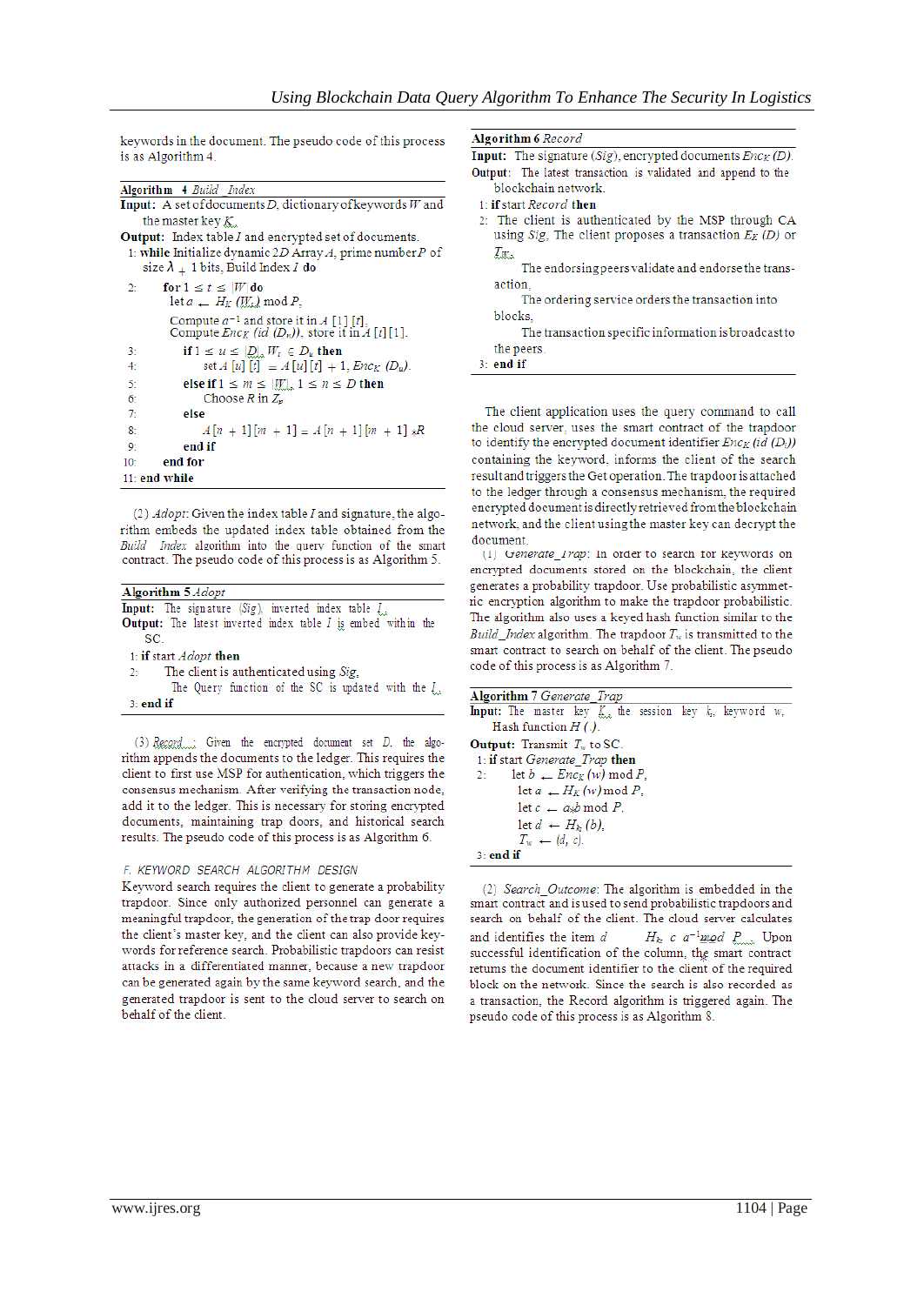Algorithm 8 Search Outcome

**Input:** A trapdoor  $T_w$  transmitted by the client, a session key  $k_z$ , Hash function H ( ) and the index table I. **Output:** Encrypted document identifiers  $Enc_K$  (id  $(D_i)$ ). 1: while Initialization, generate A dynamic Array  $X$ do. 2: for  $1 \leq l \leq size$  of I do if  $d = H_{k_2}$  c  $*a^{-1} \mod P$  then  $3<sup>2</sup>$  $X[] \leftarrow Enc_K (id (D_i))$  $4<sup>1</sup>$  $5:$ else  $6:$ Exit end if  $7 8:$ end for 9: end while

(3) Dec: The client decrypts the encrypted document identifier to uncover the block containing the desired document. The client can now retrieve the required documents directly from the blockchain network. The pseudo code of this process is as Algorithm 9.

```
Algorithm 9 Dec
Input: Master key K and a set X of encrypted document IDs.
```
**Output:** Document identifiers id  $(D_i)$ .

1: while stsrt Decryption do.

 $\overline{\mathcal{L}}$ for  $1 \leq o \leq$  size of X do  $\mathbf{R}$  $Dec_{K}(X[o])$  $4:$ end for 5: end while

In this section, based on the logistics scene combined with Blockchain, a logistics chain querying logistics information process using searchable encryption algorithms is designed, and then the corresponding encryption and decryption algorithms are explained. In order to ensure that the logistics information can be updated on the chain in real time, a data insertion algorithm is designed. Finally, according to the characteristics of the searchable encryption algorithm, the process of the keyword search algorithm is given.

#### I. ALGORITHM ANALYSIS AND PROOF

In this paper, while realizing secure query information, it also satisfies ciphertext security and keyword security.

Theorem 1: Correctness. If the cloud server, user and smart contract execute this algorithm honestly, then the user can get the correct clear text of logistics information.

Proof: Assume that the logistics company has the encryption key  $k_z$ , the asymmetric key  $k_{px}$ ,  $k_{px}$  to generate the index, the plaintext  $D$  of the logistics information data, the keyword set  $W$ , and the identification  $ID$  of the logistics information data file. Upload the ciphertext ED of logistics data to the cloud server,  $ED = DEnc (k_i, D)$ . Execute the Build \_Index algorithm to upload the index I to the cloud server. When  $n$  users make a search request, the logistics company randomly selects  $x_i$  ( $i = 1, 2, \dots, x_t = 1$ )

and calculates  $y(x) = k_1 + a_1x + a_2x^2 +$  $a_{i-1}x^{i-1}$  *mod q*; randomly selects  $s_i$  ( $i = 1, 2, \cdots, n$ ) and the coefficient  $b_i$  ( $i = 1, 2, \cdots, t - 1$ ), and then calculates  $v(s) = k_1 + b_1s + b_2s^2 + \cdots + b_{t-1}s^{t-1}mod q.$ Send  $y(x_i)$ ,  $y(x_i)$  (i 1, 2, , n) to the corresponding user, and

store the hash value of  $y(x_{i})$ ,  $v(s_i)$  and the value of  $x_i$ ,  $s_i$  in the blockchain. When there are users who meet the threshold (set as  $t$ ) who want to cooperate to search for logistics information containing the keyword  $w$ , a two-stage process is required:

(1) Search phase. The user sends his key share  $y(x_i)^r$   $(i = 1, 2, \ldots, t)$  and keywords w to the blockchain. Since the user and the smart contract execute this scheme honestly, the  $k_2$ <sup>r</sup> calculated by the smart contract according to the Lagrange interpolation polynomial is equal to the key  $k_2$  for generating the index. Then send the calculated search credentials  $T^r = (s_w, t_w)$  to the user. The user sends the search credentials  $T$ <sup> $\tau$ </sup> to the cloud server, because the cloud server honestly executes this solution, and the cloud server parses  $T^r = (s_w, t_w)$ . If the index I contains keywords w, the cloud server can find the corresponding  $EID_w$  according to  $s_w$ , decrypt it to obtain  $ID_w = IDDec$  ( $t_w$ ,  $EID_w$ ), and finally return the correct ciphertext  $ED_w$  of the logistics information containing the keyword to the user according to  $ID_{\cdots}$ 

(2) Decryption stage. When the user wants to decrypt, he sends his key share  $v(s_i)^r$  ( $i=1, 2, \dots, t$ ) and ciphertext  $ED_w$  of logistics information to the blockchain. Since the user and the smart contract execute this algorithm honestly, the  $k_1$ <sup> $\in$ </sup> calculated by the smart contract according to the Lagrangian interpolation polynomial is equal to the encryption key  $k_1$ , so  $D^r w = DDec DEnc (k_1, D_w)$ ,  $k_1^r =$ DDec  $((k_1, D_w), k_1) = D_w$ . The smart contract sends  $D_w$  to the user, so the user can get the correct plaintext of logistics information data.

Theorem 2: The confidentiality and integrity of logistics information data.

Proof: The logistics information data is encrypted before being uploaded to the cloud server. Although the cloud server is semi-trusted, it will execute the user's request and is also very interested in the user's private data. However, in the solution in this paper, all ciphertext files are stored, and the cloud server cannot obtain the decryption key. Therefore, the file cannot be decrypted, so the privacy of the data can be guaranteed. The client uses the user's public key to encrypt the information. Since  $k_{pr}$  is the user's private key, only the user can decrypt it, which realizes the confidentiality of logistics information. In addition, the data in the blockchain is immutable. If the data is already on the chain, it cannot be edited or deleted. The new block constructed has the signature of the block producer, thus realizing the integrity of the logistics information data.

Theorem 3: If the hash function is collision-resistant and the asymmetric searchable encryption scheme is safe, then the scheme proposed in this paper is safe in the sense of adaptive indistinguishability.

*Proof:* Given the safety parameters  $\lambda$ , A is a polynomialtime adversary, denoted as  $A$ ,  $A_0$ ,  $A_1$ ,  $A_{q-1}$  (q N). The challenger C executes the KeyGen algorithm to generate the key  $k_{pu}$ ,  $k_{pr}$ .

 $\equiv$  when q 0, the adversary outputs  $D_0E_D_1$  and st<sub>A0</sub> according to the safety parameters λ. The challenger C  $(1)$ ran-domly selects  $b$  $0, 1$ , executes algorithm *DEnc*, encrypts

 $D_b$  with a key  $k_{bu}$  to obtain  $ED_b$ , and outputs  $ED_b$  and an index Y equal to the real index  $I_b$  to the adversary  $A_1$ .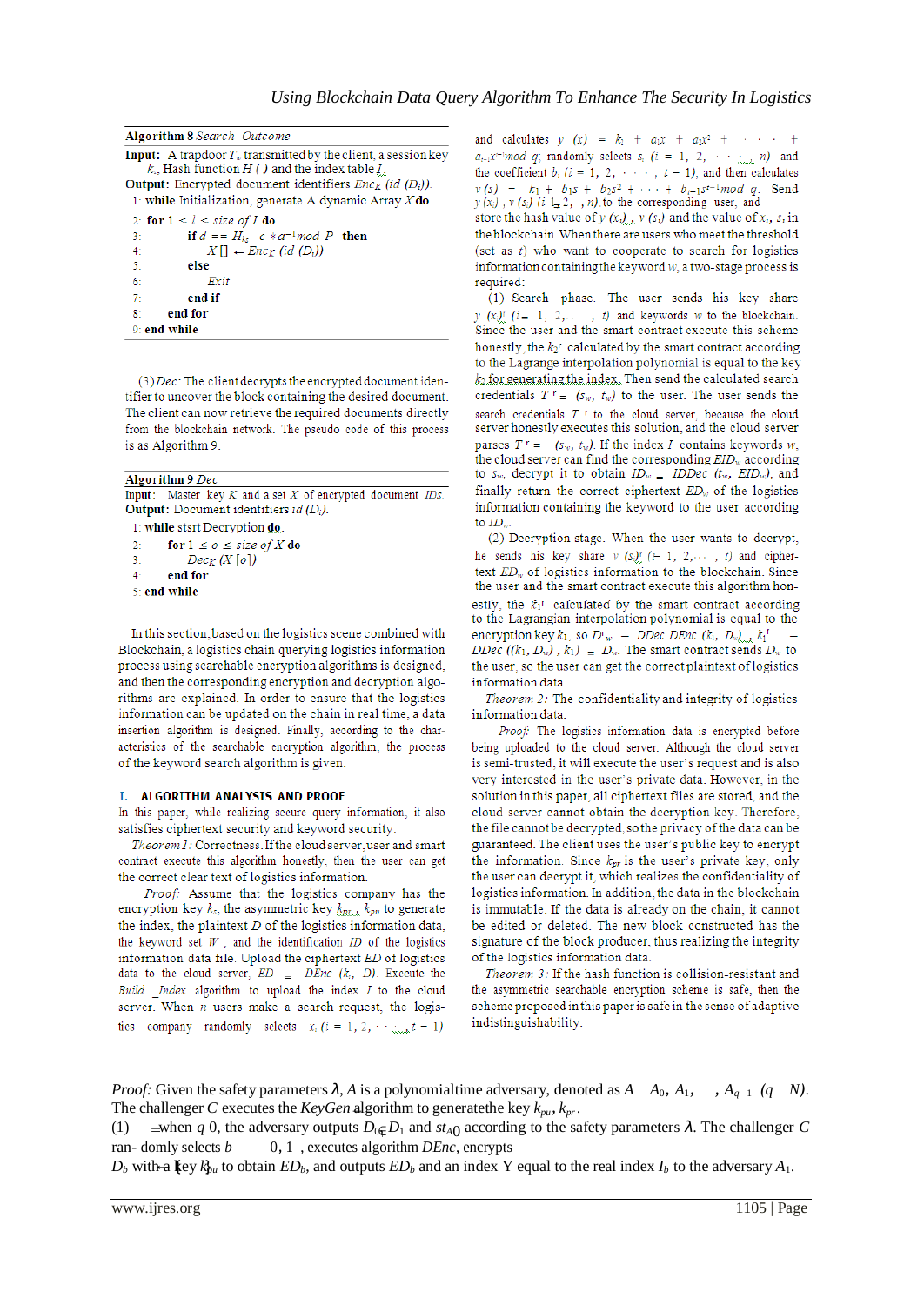Because  $st_{A0}$  does not contain  $k_{pu}$ , the adversary can-not distinguish  $ED_b$  from the real ciphertext, which satis- fies the indistinguishability of ciphertext. Similarly, because

 $st_{A0}$  does not contain  $k_{pr}$ , the adversary cannot distinguish between the index  $I_b$  and the real index, which satisfies the indistinguishability of the index.

(2) when  $q = 1$ , the adversary  $A_1$  outputs  $w_{0,i}$ ,  $w_{1,i}$ , and  $st_{A_1}$  according to  $st_{A_0}$  and  $I_b$ ,  $ED_b$  returned by the challenger C. Send  $w_{0,1}$ ,  $w_{1,1}$  to the blockchain, the challenger C randomly selects  $w_{b,1}$ , calculates  $s_{wb,1}$ ,  $t_{wb,1}$ , and outputs the search credentials  $T_{b,1}$   $\mathcal{L}_{wb,1}$ ,  $t_{wb,1}$  and sends it to the adversary  $A_2$ .

Because  $st_{A_0}$  does not contain  $k_{pu}$ , based on the collision resistance of the hash function, it is computationally infea- sible to generate the same search voucher, so the adversary cannot distinguish  $T_{b,1}$  from the real search voucher, which satisfies the indistinguishability of the search voucher.

Through the first theorem, the correctness of the algo- rithm flow is explained; the second theorem analysis shows the completeness of the algorithm in this paper, that is,the algorithm in this paper will not destroy the original data; the third theorem shows from the perspective of adaptive indistinguishability To improve the security of the algo-rithm, the algorithm designed in this paper is effective and feasible.

#### **II. CONCLUSION**

In response to the current demand for logistics information at any time, In order to ensure the reliability and privacyof information, combining the advantages and characteris- tics of blockchain technology, and using searchable encryp- tion to encrypt and decrypt data, a logistics information blockchain data query algorithm based on searchable encryp- tion is proposed. The algorithm first encrypts the infor- mation, the encrypted information is stored in the cloud server, and an index list is generated for each group of information, and keywords can be used to query the corre- sponding information. In this paper, the process of encryp- tion and decryption as well as the process of data insertion and data query are designed in detail. Finally, the solution of this paper is analyzed from three aspects of cor- rectness, completeness and security, which proves the fea- sibility of the algorithm of this paper. The next research direction is to conduct in-depth research on the smart con- tract technology in the algorithm to better improve query efficiency.

### **REFERENCES**

- [1]. S. Nakamoto. (2008). Bitcoin: A Peer-to-Peer Eletronic Cash System. [Online]. Available: https://bitcoin.org/bitcoin.pdf
- [2]. Q. F. Shao, ''Blockchain: Architecture and research progress,'' Chin. J. Comput., vol. 425, no. 5, pp. 3–22, 2018.
- [3]. Y. Yuan, X. Ni, S. Zeng, and F. Wang, ''Blockchain consensus algorithms: The state of the art and future trends,'' Acta Automat. Sinica, vol. 44, no. 11, pp. 2011–2022, 2008.
- [4]. D. X. SONG, D. WAGNER, and A. PERRIG, ''Practical techniques for searches on encrypted data,'' IEEE Symp. Secur. Privacy., Oct. 2000, pp. 44–55.
- [5]. J. Li, C. F. Jia, Z. Liu, J. Li, and M. Li, ''Survey on the searchable encryption,'' J. Softw., vol. 26, no. 1, pp. 109–128, 2015.
- [6]. D. Boneh, ''Public key encryption with keyword search,'' in Proc. Int. Conf. Adv. Cryptol., 2004, pp. 506–522.
- [7]. Q. J. Zheng, S. H. Xu, and G. Ateniese, ''VABKS: Verifiable attribute based keyword search over outsourced encrypted data,'' in Proc. IEEE Conf. Comput. Commun., Apr. 2014, pp. 522–530.
- [8]. J. Shao, Z. Cao, X. Liang, and H. Lin, ''Proxy re-encryption with keyword search,'' Inf. Sci., vol. 180, no. 13, pp. 2576–2587, Jul. 2010.
- [9]. M. B. Yassein, S. Aljawarneh, E. Qawasmeh, W. Mardini, and Y. Khamayseh, ''Comprehensive study of symmetric key and asymmetric key encryption algorithms,'' in Proc. Int. Conf. Eng. Technol. (ICET), Aug. 2017, pp. 1–7.
- [10]. X. Liu, X. Yu, X. Ma, and H. Kuang, ''A method to improve the freshdata Query efficiency of blockchain,'' in *Proc. 12th Int. Conf. Measuring Technol. Mechatronics Autom. (ICMTMA)*, Feb. 2020, pp. 823–827.
- [11]. Y. P. Luo, N. T. Zhu, C. W. Mao, and J. X. Ch, ''A practical searchable encryption scheme based on connection keywords,'' *Comput. Eng.*, vol. 46,no. 2, pp. 175–182, 2020.
- [12]. N. Zh and Z. Sh, ''Mechanism of personal privacy protection based on blockchain,'' *Comput. Appl.*, vol. 37, no. 10, pp. 2787–2793, 2017.
- [13]. L. G. CH and Q. LI, ''Blockchain data privacy protection mechanism basedon searchable encryption,'' *Comput. Appl.*, vol. 39, no. 2, pp. 140–146, 2019.
- [14]. K. Zh and G. Zh, ''A study of ciphertext full-text retrieval based on search-able encryption in cloud environment,'' *Comput. Appl. Softw.*, vol. 30,no. 4, pp. 35–41, 2017.
- [15]. H. Qin, Z. Li, P. Hu, Y. Zhang, and Y. Dai, ''Research on point-to-point encryption method of power system communication data based on block chain technology,'' in *Proc. 12th Int. Conf. Intell. Comput. Technol. Autom.(ICICTA)*, Oct. 2019, pp. 328–332.
- [16]. S. F. Niu, W. K. Liu, and L. X. Cheng, ''Electronic medical record data sharing scheme based on searchable encryption via consortium blockchain,'' *J. Commun.*, vol. 41, no. 8, pp. 204–214, 2020.